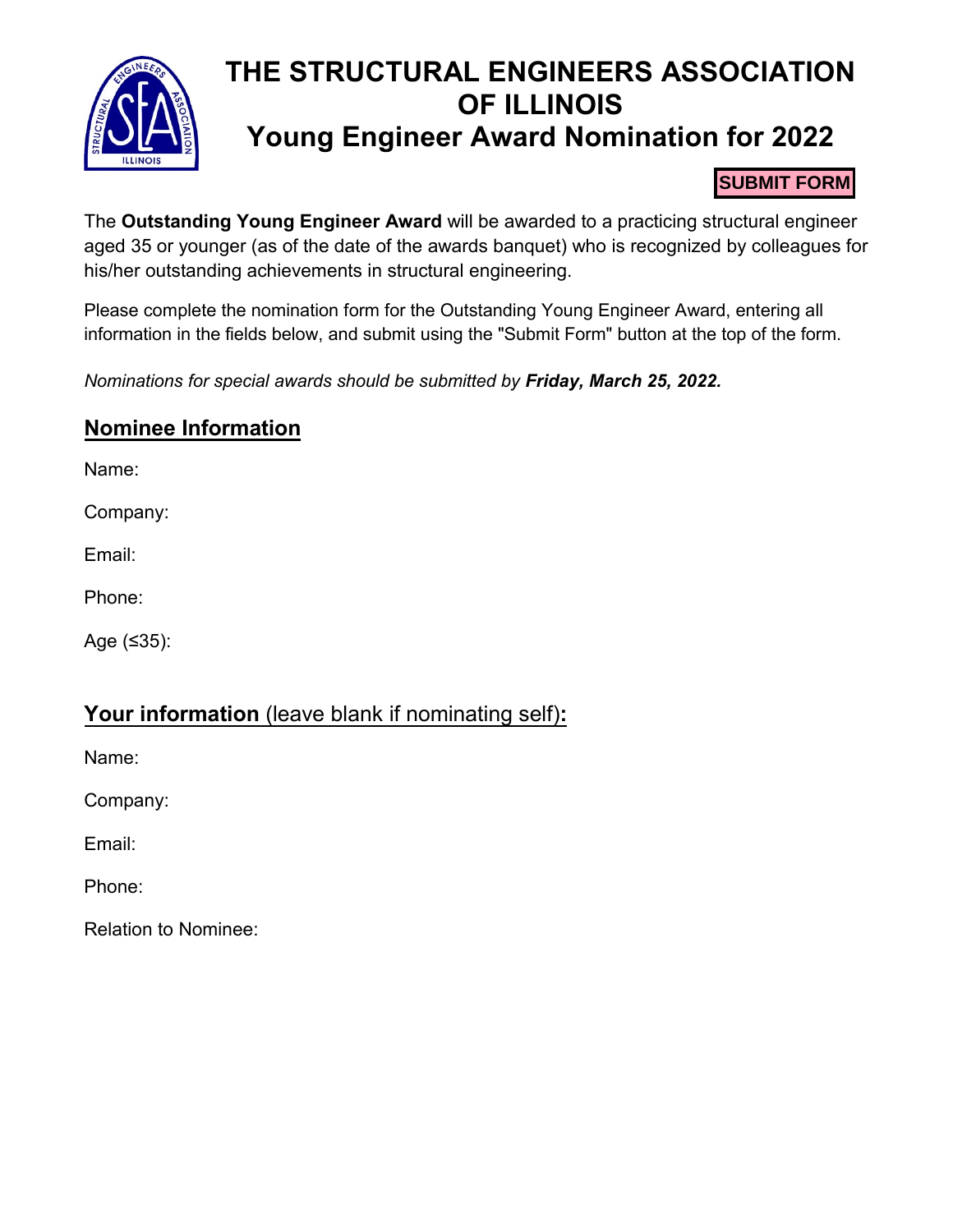## **Nominee Education Experience** (please attach resume if possible)

| <b>College/University</b> | Location | <b>Dates</b> | <b>Type of Degree</b> |
|---------------------------|----------|--------------|-----------------------|
|                           |          |              |                       |
|                           |          |              |                       |
|                           |          |              |                       |

## **Nominee Professional Experience**

| <b>Employer</b> | Location | <b>Dates</b> | <b>Job Title</b> |
|-----------------|----------|--------------|------------------|
|                 |          |              |                  |
|                 |          |              |                  |
|                 |          |              |                  |
|                 |          |              |                  |
|                 |          |              |                  |
|                 |          |              |                  |

**Published Papers:** (that the nominee has authored/contributed to, if applicable)

| <b>Professional Registration:</b> □ PE                          | $\Box$ SE $\Box$ EIT | $\Box$ other |
|-----------------------------------------------------------------|----------------------|--------------|
| Check the appropriate box(es) and write the applicable state(s) |                      |              |